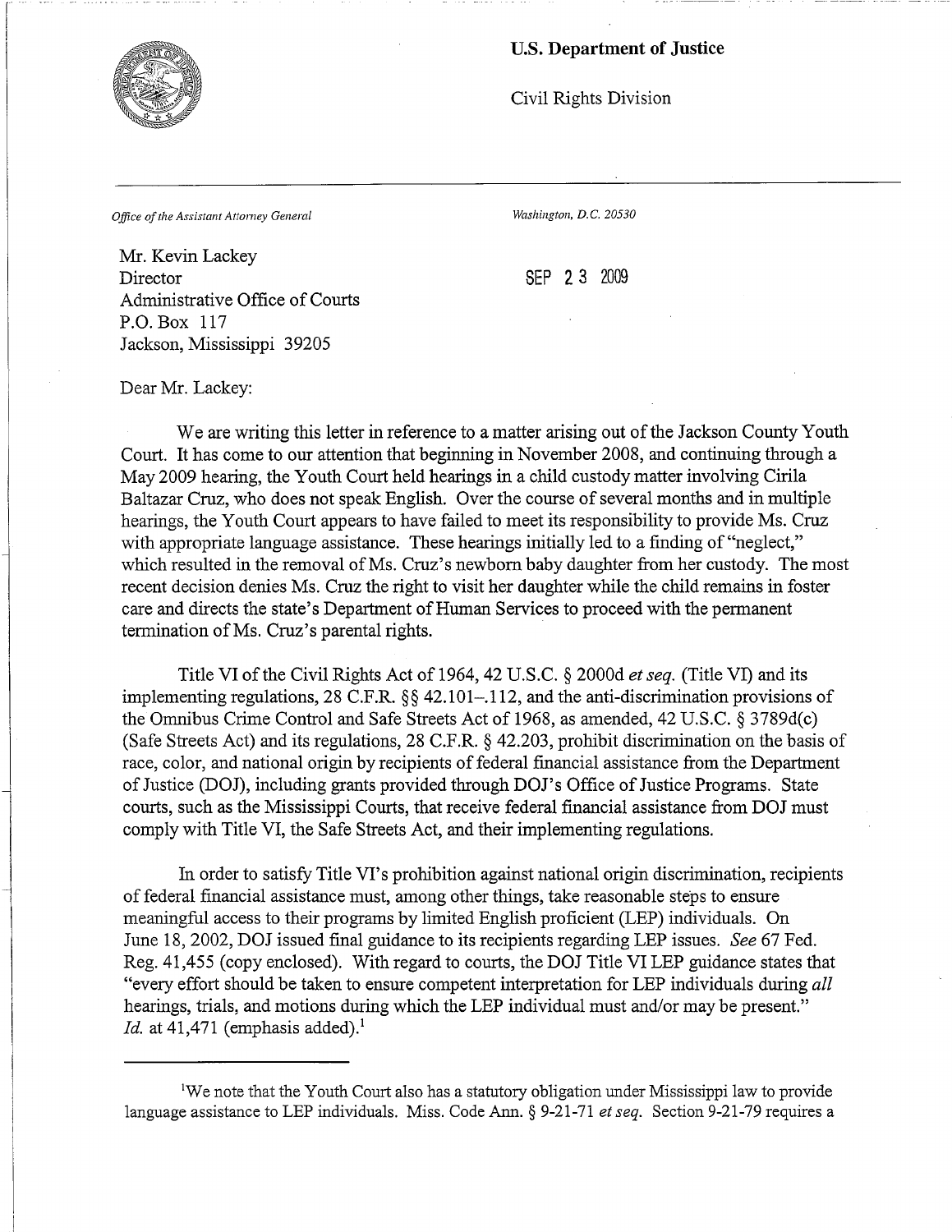The relevant facts, as we understand them, come from the Youth Court transcripts from four hearings (November 19 and December 17, 2008; January 28 and May 13, 2009), and a conversation with Ms. Cruz. Ms. Cruz's primary language is Chatino, an indigenous language from the Mexican state of Oaxaca. Ms. Cruz has stated that she spoke Chatino in her home and spent only one year learning Spanish in her primary school. She further stated that her cousin, Esteban Mendez, who served as her primary Chatino-Spanish interpreter, finished primary school in Oaxaca, where he learned Spanish. Mr. Mendez is a restaurant worker who has no legal experience or familiarity with the critical legal concepts that were discussed during the four Youth Court hearings.

The transcript makes clear that Ms. Cruz was not provided a Chatino-English interpreter. The following legend appears before each of the four hearings: "All responses from the mother were relayed to Mr. Mendez in Chatino, who then relayed the answers to [name of interpreter] [henceforth referred to as interpreter] in Spanish, who then translated the answers in English for the court." Moreover, it appears from the transcripts that the Spanish-English interpreters may not have been court-certified. The interpreter who volunteered to assist during the first two hearing acknowledged that she was not a certified Spanish-English interpreter. The record indicates that the interpreter at the third hearing worked for Ms. Cruz's attorney and that the interpreter at the fourth hearing works as a Spanish-English interpreter for a local private social services agency. In the context of court proceedings, the use of informal interpreters, including family members such as Mr. Mendez, typically would not be appropriate for a variety of reasons, including lack of expertise with legal matters. *See id.* at 41,462, 41,471.

It also appears from the transcript that Ms. Cruz was not provided either with simultaneous or consecutive interpreting during the hearings held in this matter. The court did not ensure that everything was interpreted for Ms. Cruz. Rather, much of what transpired in the courtroom was not interpreted. At one point, during the May 13 hearing, the judge acknowledged that **"I know it's kind of unfair sitting here when she doesn't understand what I'm saying ...."**  Transcript (Tr.) at 122 (emphasis added).

We recognize that for some languages and in some areas, there may be an absence of certified interpreters. We further recognize that providing Ms. Cruz with a Chatino-English interpreter at her first hearing in November 2008 might have presented the court with challenges. Given, however, the seriousness of the charges pending against Ms. Cruz  $-$  neglect of her newborn child - and the potential for loss of her child, the Youth Court should have tried either to obtain a Chatino-English interpreter or, at a minimum, a certified Spanish-English interpreter for this first hearing. At the subsequent hearings, which were held in December, January, and May, the Youth Court had adequate time to attempt to procure the services of a Chatino-English interpreter. The transcripts of the hearings further indicate that the court relied on the parties to

court to determine the need for an interpreter and, once a need is identified, to mark the case file to ensure that an interpreter "will be present when needed in any subsequent hearing."